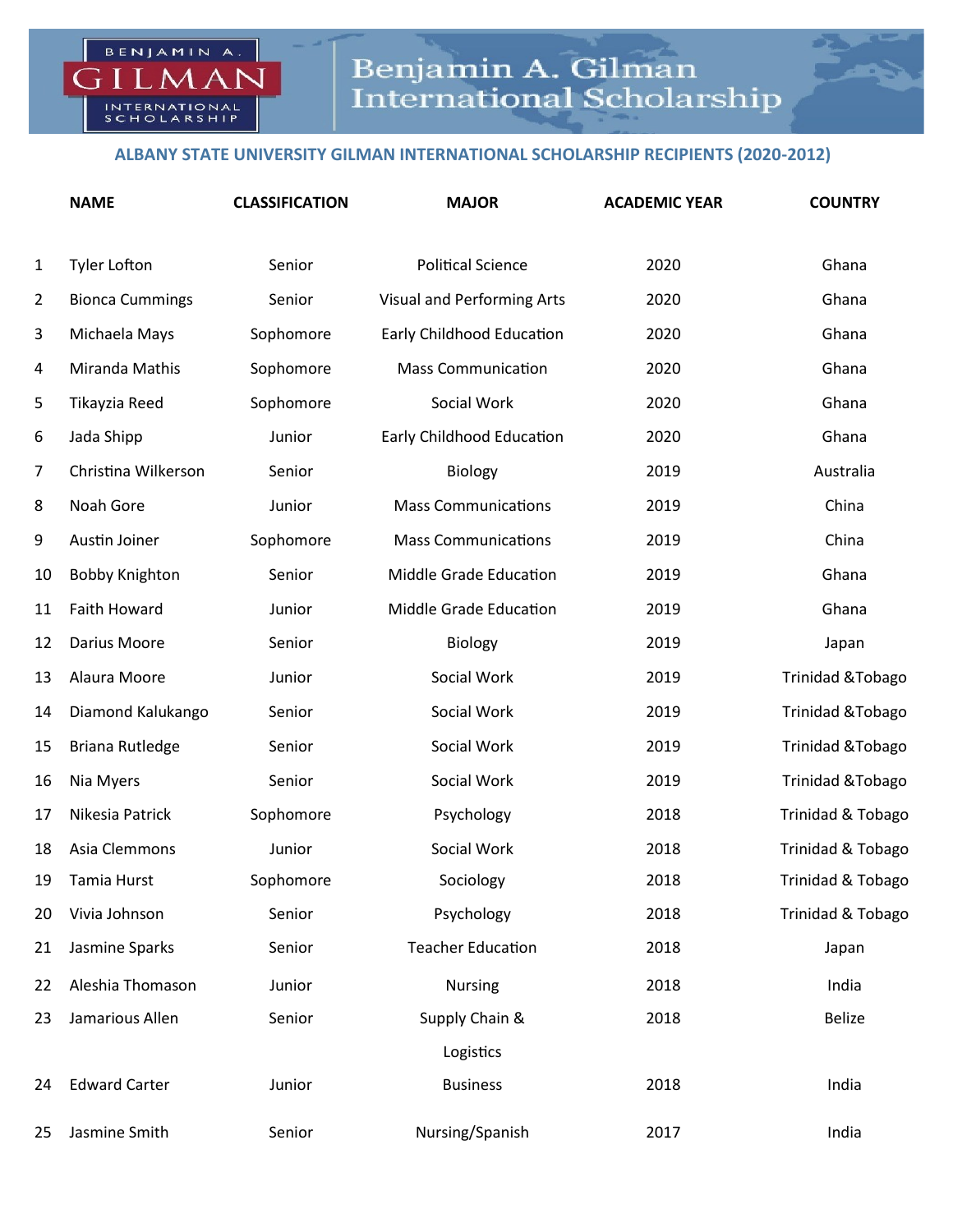|    | BENJAMIN A.<br>NTERNATIONAL<br>SCHOLARSHIP |           | Benjamin A. Gilman<br><b>International Scholarship</b> |      |                   |
|----|--------------------------------------------|-----------|--------------------------------------------------------|------|-------------------|
| 26 | Ladiamond Lett                             | Junior    | Visual and Performing Arts                             | 2017 | South Africa      |
| 27 | Cierra Green                               | Senior    | <b>Nursing</b>                                         | 2017 | India             |
| 28 | Keshun Lawson                              | Junior    | Marketing                                              | 2017 | <b>Belize</b>     |
| 29 | Markia Brown                               | Sophomore | Marketing                                              | 2017 | <b>Belize</b>     |
| 30 | Autumn Griffin                             | Sophomore | Accounting                                             | 2017 | <b>Belize</b>     |
| 31 | Dewayne Gurley Jr.                         | Junior    | Marketing                                              | 2017 | <b>Belize</b>     |
| 32 | Autumn Bryant                              | Junior    | <b>Nursing</b>                                         | 2017 | India             |
| 33 | Vincent Mcpherson                          | Senior    | English                                                | 2017 | Japan             |
| 34 | Amber Barnhill                             | Senior    | Early Childhood<br>Education                           | 2016 | Spain             |
| 35 | <b>Essence Harris</b>                      | Junior    | <b>Mass Communication</b>                              | 2016 | China             |
| 36 | Caryn Ivey                                 | Senior    | <b>Mass Communication</b>                              | 2016 | China             |
| 37 | Jamarius Willis                            | Junior    | <b>Business</b>                                        | 2016 | <b>Belize</b>     |
| 38 | <b>Brandi Simpson</b><br>Warren            | Sophomore | <b>Mass Communication</b>                              | 2016 | China             |
| 39 | <b>Cameron Brewer</b>                      | Junior    | <b>Mass Communication</b>                              | 2016 | China             |
| 40 | <b>Brandon Thomas</b>                      | Sophomore | Social Work                                            | 2015 | Trinidad & Tobago |
| 41 | Kayla Belcher                              | Junior    | Spanish                                                | 2015 | Costa Rica        |
| 42 | Catiana Foster                             | Senior    | History                                                | 2015 | Costa Rica        |
| 43 | Kristal Israel                             | Junior    | <b>Mass Communication</b>                              | 2015 | China             |
| 44 | Angelica Troy                              | Senior    | Sociology                                              | 2015 | France            |
| 45 | Shaqeira Wilson                            | Junior    | Spanish                                                | 2015 | Costa Rica        |
| 46 | Amanda Hardeman                            | Junior    | Social Work                                            | 2015 | Trinidad & Tobago |
| 47 | Luticha Haley                              | Senior    | Social Work                                            | 2015 | Trinidad & Tobago |
| 48 | Ireka Jordan                               | Sophomore | Biology                                                | 2015 | Costa Rica        |
| 49 | <b>Keith Hicks</b>                         | Senior    | <b>Business Management</b>                             | 2015 | <b>Belize</b>     |
| 50 | Shenelle Forde                             | Senior    | Mass communication                                     | 2015 | China             |